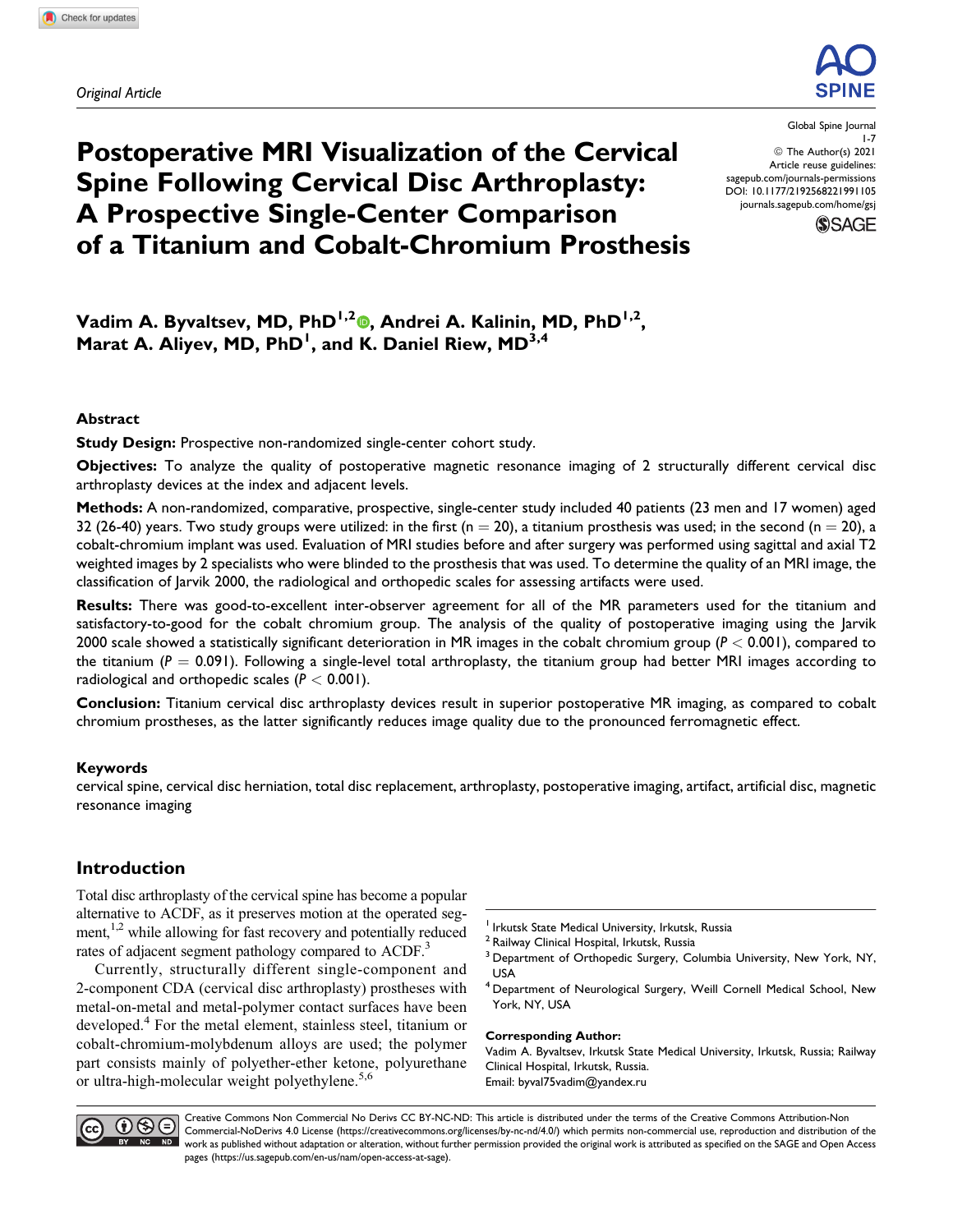Following total disc arthroplasty, the necessity for revision surgery has been reported to be between  $2-4\%$ .<sup>7,8</sup> A common cause of such intervention is the degeneration of an adjacent segment, and therefore, full visualization of the operated and adjacent levels is a desirable characteristic for CDA devices.<sup>9</sup> Given the low percentage of revision surgery following a CDA, postoperative imaging should be comprehensive and must include both magnetic resonance imaging (MRI) and computed tomography  $(CT)$ .<sup>10</sup> CT remains the preferred and most informative method for assessing the status of the implant.<sup>5</sup>

MRI is considered the definitive screening method for postoperative examination of the spinal cord and roots, and is preferable to CT, with or without myelography.<sup>10</sup> In addition, perioperative assessment of the state of the spinal cord is important, even without obvious clinical manifestations, and therefore MRI is preferable over CT for imaging.<sup>10</sup> Most implantable devices create distortion on MRI images, from minimal to severe.<sup>11</sup> The use of metal-subtracting MRI protocols are not routinely obtained and provide only a partial improvement in the quality of neuroimaging.<sup>12</sup> Some studies indicate a lower ferromagnetic effect of titanium CDA devices compared to cobalt-chrome ones.<sup>13,14</sup>

In Europe, M6-C (Spinal Kinetics, Switzerland) and Active-C (B-Braun, Germany) are 2 popular CDA devices. We first began using the M6-C, a titanium prosthesis, at the Neurosurgery Center ... ... ... ... in 2013. The Active-C (B-Braun, Germany), a cobalt-chromium prosthesis was introduced in 2018. To our knowledge, the MRI characteristics of these 2 structurally different prostheses have not been previously reported. We undertook this study to conduct a comparative analysis of the quality of postoperative magnetic resonance visualization of 2 structurally different CDA prostheses: the M6-C and the Active-C.

# **Materials and Methods**

#### *Study Design*

From May 2013 to April 2020, 492 decompressionstabilization cervical spine procedures were performed at the Neurosurgery Center ... ... ... Of these, 140 were performed using CDA prostheses: 73 at 1 segment, 42 at 2 levels and 25 in combination with an interbody fusion.

A non-randomized, comparative, prospective, single-center study included 40 patients (23 men and 17 women) aged 32 (26-40) years. All of the cases that met the inclusion and exclusion criteria for a single level CDA and the patients were willing to give informed consent were included. This study was approved by the ethics committee of the ... ... ... ... (Protocol No. 1 dated 17.12.2017). Each patient signed a voluntary consent to be included in the study.

#### *Patient Inclusion/Exclusion*

All patients had to have persistent radicular symptoms resistant to conservative therapy for 4-6 weeks due to a single-level cervical disc pathology between C5 to C7. The disc degeneration had to be grade I or II by the Pfirmann classification<sup>15</sup> and the facets joints had to be grade I or II by the Fujiwara classification.<sup>16</sup> The disc height had to be no less than 50% of an adjacent normal disc height. The segment had to be stable with no posterior osteophytes.

Patients were excluded if they had 2 or more level clinically significant degenerative diseases of the cervical spine, or if they had symptoms from above C4 or below C7. They could not have had previous surgery at the index level, myelopathy, inability to have an MRI due to any reason, a decrease in bone mineral density of 2.8 or more according to the T-criterion (WHO, 1995), traumatic injury to the disc, systemic connective tissue disease, infectious or inflammatory etiology, tumor, segmental instability, facet arthrosis, disc height loss greater than 50%, congenital stenosis or lack of informed consent. Patients with cervical myelopathy were excluded from the study due to the fact that when we were designing the study, we did not believe there would be very many eligible patients with myelopathy and therefore decided to keep the group as uniform as possible.

#### *Operative Procedures*

The operations were performed by one surgical team under general anesthesia using standard techniques via a left-sided retropharyngeal Cloward approach. In all cases, a total discectomy was performed with bilateral foraminotomies and the posterior longitudinal ligament was resected. The first group  $(n = 20)$  was treated with a single-component titanium prosthesis, M6-C (Spinal Kinetics, Switzerland) (Figure 1A-D) consisting of 2 titanium endplates with a polyurethane core. The second group  $(n =$ 20) was treated with a 2-component cobalt-chromium prosthesis, Active-C (B-Braun, Germany) (Figure 2A-D), consisting of cobalt-chromium endplate with an ultra-high-molecular weight, low-pressure polyethylene liner.

#### *Follow-Up Outcomes*

Pre and post-operative T2-weighted sagittal and axial MRI images (Siemens Magnetom Essenza 1.5 T, Germany) were evaluated. The MRIs were obtained using the following parameters: matrix 384  $\times$  288, TR (repetition time) = 4000, TE (echo time)  $= 43$ , NEX (number of excitations)  $= 1$ , slice thickness =  $4 \text{ mm}$ , FOV (field of view) =  $30 \times 30$ . Postoperative MRIs were obtained from 4 to 12 weeks after surgery.

The MRI images were evaluated independently by 2 specialists who were blinded to the type of implant utilized. Deidentified JPEG images were analyzed in 7 regions: (1) the spinal cord at the operated level, (2) the operated disc level, (3) the central canal at the operated level, (4) the right foramen, (5) the left foramen, (6) the superjacent disc, and (7) the subjacent disc. To evaluate the quality of the MRI image, the Jarvik Classification  $2000^{17}$  was used: grade 1—marked blurring without definable margins; grade 2—blurring but definable margins; grade 3 minimal blurring; grade 4—sharp definition. The general image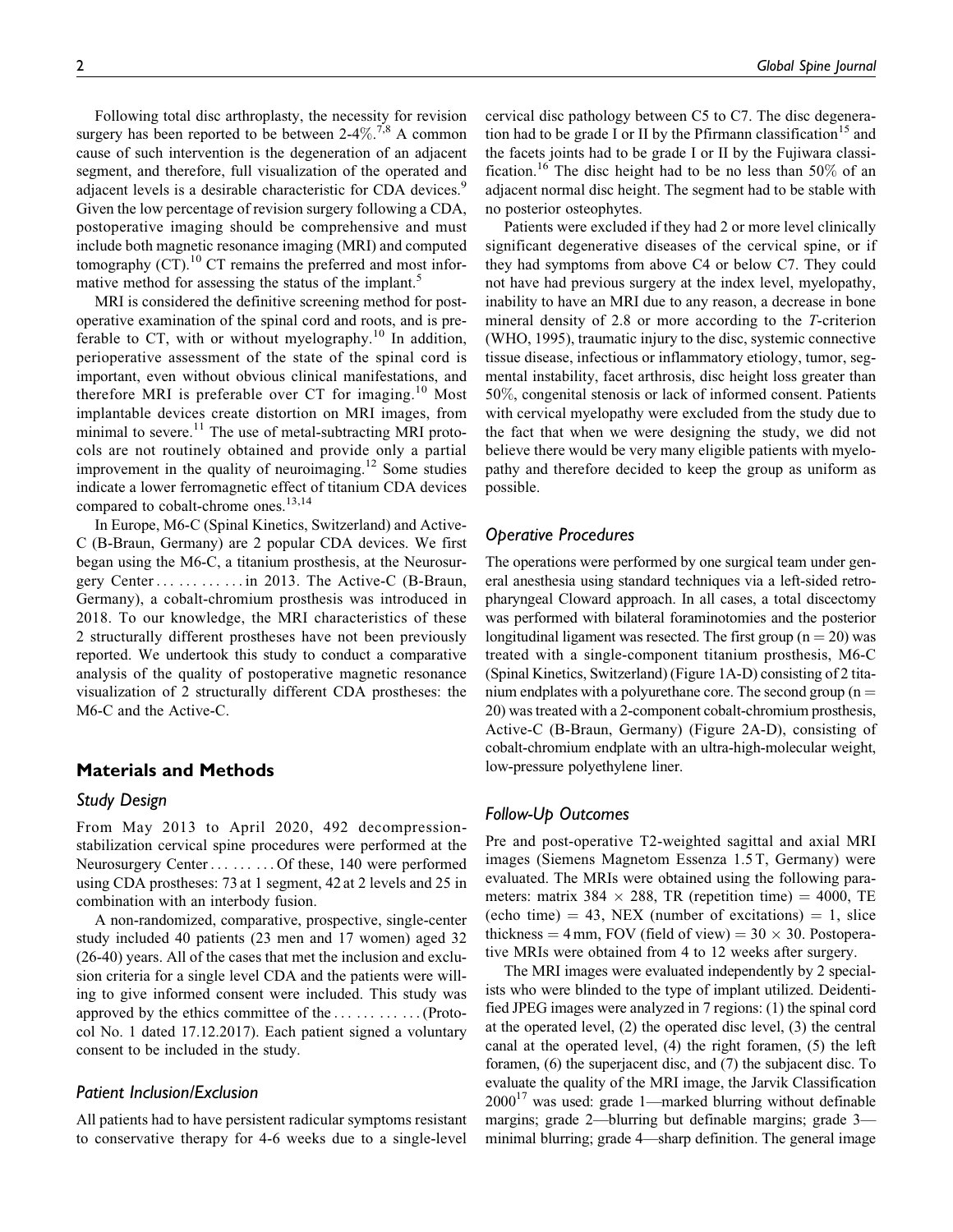

**Figure 1.** Clinical case: Female, 39 y.o. with degenerative disc disease at C6-7 treated with a titanium CDA. (A) Postoperative sagittal MRI; (B-D) postoperative axial MRI images, respectively, of C5-6 (upper adjacent level); C6-7 (index level); and C7-T1 (lower adjacent level)



**Figure 2.** Clinical case: Female, 38 y.o., with degenerative disc disease at C6-7 treated with a titanium CDA. (A) Postoperative sagittal MRI; (B-D) postoperative axial MRI images, respectively, of C5-6 (upper adjacent level); C6-7 (index level); and C7-T1 (lower adjacent level)

quality rating was the average of all 7 evaluated areas; the image quality rating at the operated level was calculated as the average value from 5 regions (spinal cord at the operated level, the operated disc level, central canal at the operated level, right and left foramina); the rating for the adjacent segments was the average value of the superjacent and subjacent disc levels. Statistical evaluation of experts' agreement was carried out using Kappa statistics (Graph Pad Software, Inc., USA).

The radiology grading scale for the operated and adjacent levels are outlined MRI artifact assessment by Radiology grading (grade 1—no significant artifact, grade 2—mild artifact measuring 1 mm or less surrounding the implant; grade 3—moderate artifact measuring greater than 1 mm but less than 3 mm; grade 4—severe artifact measuring greater than 3mm surrounding the implant) and Orthopedic grading (grade 1—no reduction in diagnostic quality because of artifact, grade 2—some artifact with a reduction in diagnostic quality; grade 3—severe artifact with loss of diagnostic ability) scales.<sup>18</sup>

#### *Statistical Analysis*

Statistical data processing was performed using Statistica for Windows software version 6.0. Descriptive statistics are presented as  $M + SD$ , where M is the mean value and SD is the standard deviation. Comparison of continuous variables in the groups of respondents was performed using the t-test. P values less than 0.05 were considered reliable.

#### **Results**

Information about the patients included in the study is shown in Table 1. There were no intergroup differences in gender and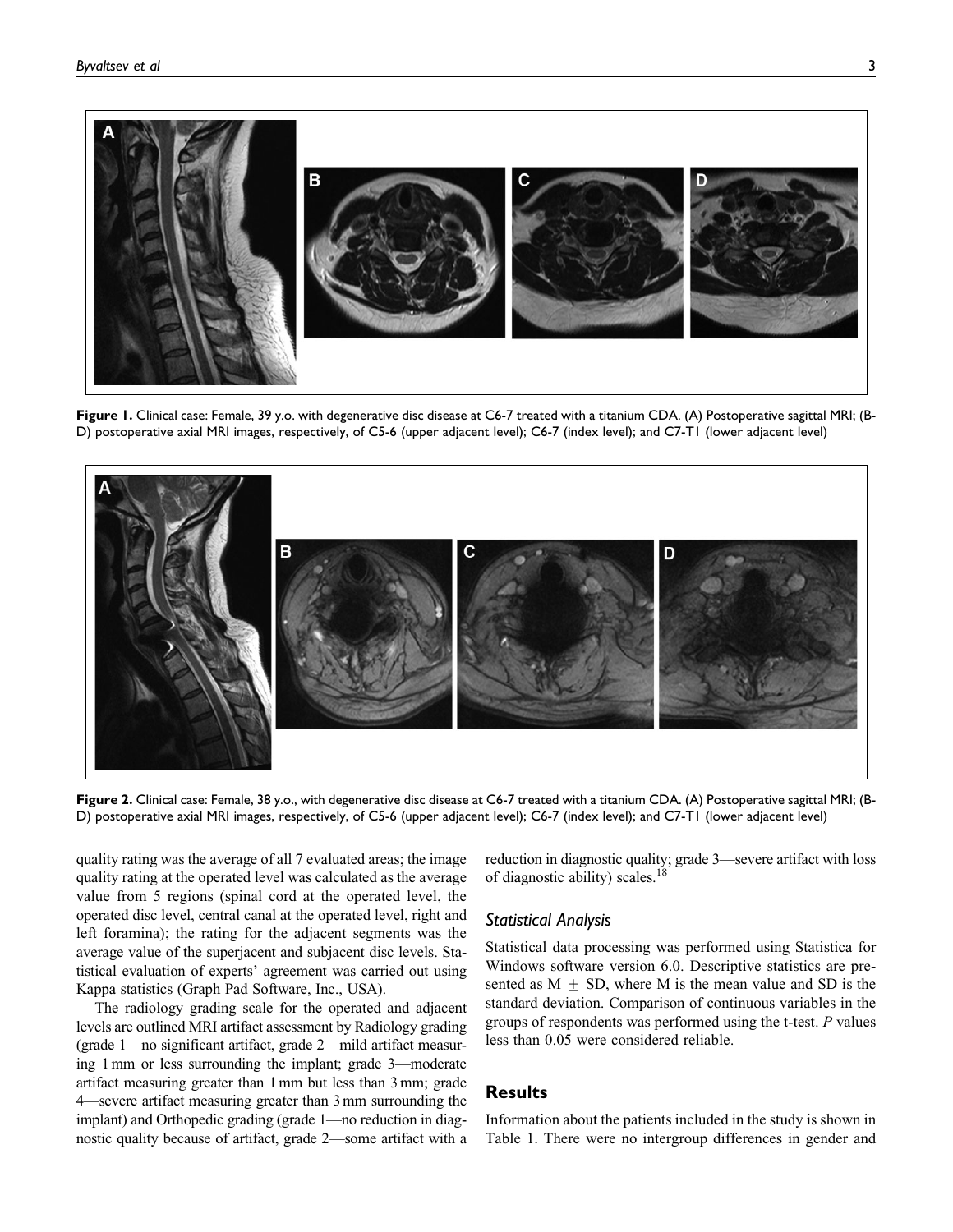age ( $P > 0.05$ ). The average follow-up was 98 months in group I and 28 months in group II.

The inter-observer agreement was evaluated based on the kappa statistics for each of the measured parameters on the Jarvik 2000 scale<sup>17</sup> (Table 2). It was found that the quality of agreement for the titanium group was good and excellent, for the cobalt-chromium group—satisfactory and good.

**Table 1.** Characterization of Patients of the Studied Groups.

| Criteria                      |        | Titanium, $n = 20$ | Co-Chromium.<br>$n = 20$ |      |  |
|-------------------------------|--------|--------------------|--------------------------|------|--|
| Age, years                    |        | $31.5 + 5.9$       | $32.4 + 6.2$             | 0.68 |  |
| Male / female ratio, n, %     |        | 12(60)/8(40)       | 10(50)/10(50)            | 0.11 |  |
| Operated level, n, C5-6       |        | 13(65)             | 14(70)                   | 0.16 |  |
| ℅                             | $C6-7$ | 7(30)              | 6(30)                    |      |  |
| Observation period,<br>months |        | $98.3 + 12.8$      | $28.1 + 4.6$             |      |  |

The quality of postoperative imaging using the Jarvik 2000 scale<sup>17</sup> showed a statistically significant deterioration of MR images in the cobalt-chromium group for all analyzed areas (Table 3).

Inter-observer agreement based on the kappa statistics for the operated and adjacent segments on the radiological and orthopedic scales for MRI artifact evaluation<sup>18</sup> showed good and excellent quality for the titanium group and satisfactory and good for the co-chromium group (Table 4).

A comparative analysis of the quality of MRI images on radiological and orthopedic scales for evaluating artifacts at the operated and adjacent segments revealed a statistically significantly better postoperative neuroimaging for the titanium group (Table 5).

Evaluation of the quality of MRI images following a singlelevel CDA showed that the titanium prostheses had better postoperative neuroimaging at both the operated and adjacent segments than the cobalt-chromium implants.

**Table 2.** Inter-Observer Agreement by Jarvik 2000 Scale.

|                      |                   | Titanium, n $= 20$      | Co-Chromium, $n = 20$ |                         |  |
|----------------------|-------------------|-------------------------|-----------------------|-------------------------|--|
| Criteria             | $Kappa \pm SE$    | 95% Confidence interval | Kappa $\pm$ SE        | 95% Confidence interval |  |
| Spinal cord          | $0.950 \pm 0.049$ | $0.853 - 1.000$         | $0.550 + 0.132$       | 0.292-0.808             |  |
| Index level          | $0.700 + 0.112$   | 0.480-0.920             | $0.700 + 0.113$       | $0.479 - 0.921$         |  |
| Central canal        | $0.750 + 0.104$   | 0.545-0.955             | $0.350 + 0.148$       | 0.060-0.640             |  |
| Right foramen        | $0.800 + 0.095$   | $0.614 - 0.986$         | $0.350 + 0.148$       | 0.060-0.640             |  |
| Left foramen         | $0.750 + 0.104$   | 0.545-0.955             | $0.250 + 0.153$       | 0.050-0.550             |  |
| Upper adjacent level | $0.750 + 0.104$   | 0.545-0.955             | $0.550 + 0.132$       | 0.292-0.808             |  |
| Lower adjacent level | $0.650 + 0.120$   | $0.415 - 0.885$         | $0.450 + 0.141$       | 0.174-0.726             |  |

|  | Table 3. Change in Image Quality Using the Jarvik 2000 Scale. |  |  |  |  |  |  |
|--|---------------------------------------------------------------|--|--|--|--|--|--|
|--|---------------------------------------------------------------|--|--|--|--|--|--|

|                                                | Titanium. $n = 20$ |               |                                                                                                                                                                                                                                                                                                                                                          |   | Co-Chromium, $n = 20$ |               |        |           |
|------------------------------------------------|--------------------|---------------|----------------------------------------------------------------------------------------------------------------------------------------------------------------------------------------------------------------------------------------------------------------------------------------------------------------------------------------------------------|---|-----------------------|---------------|--------|-----------|
| Criteria                                       | Preoperative       | Postoperative | Change                                                                                                                                                                                                                                                                                                                                                   | P | Preoperative          | Postoperative | Change |           |
| Index level<br>Adiacent level<br>Overall score |                    |               | $3.970 + 0.073$ $3.910 + 0.120$ $0.060 + 0.536$ $0.332$ $3.975 + 0.073$ $1.640 + 0.264$ $2.335 + 0.168$ $\langle 0.001$<br>$3.980 + 0.061$ $3.875 + 0.275$ $0.1050 + 0.168$ $0.079$ $3.970 + 0.062$ $1.650 + 0.461$ $2.32 + 0.261$<br>$3.975 + 0.044$ $3.892 + 0.164$ $0.0830 + 0.104$ $0.091$ $3.980 + 0.057$ $1.645 + 0.279$ $2.335 + 0.168$ $< 0.001$ |   |                       |               |        | $<$ 0.001 |

**Table 4.** Inter-Observer Agreement by Radiological and Orthopedic Scales for MRI Artifact Evaluation.

|                                                                          |                                    | Titanium, $n = 20$             | Co-Chromium, $n = 20$              |                                |  |
|--------------------------------------------------------------------------|------------------------------------|--------------------------------|------------------------------------|--------------------------------|--|
| Criteria                                                                 | $Kappa \pm SE$                     | 95% Confidence interval        | Kappa $\pm$ SE                     | 95% Confidence interval        |  |
| Radiology scale:<br>index level                                          | $0.750 + 0.104$                    | 0.545-0.955                    | $0.350 + 0.148$                    | 0.060-0.640                    |  |
| Radiology scale: superjacent level                                       | $0.850 + 0.083$                    | $0.687 - 1.000$                | $0.750 + 0.104$                    | 0.545-0.955                    |  |
| Radiology scale: subjacent level                                         | $0.750 + 0.104$                    | 0.545-0.955                    | $0.450 + 0.141$                    | $0.174 - 0.726$                |  |
| Orthopedic scale:<br>index level                                         | $0.800 + 0.095$                    | $0.614 - 0.986$                | $0.250 + 0.153$                    | $-0.050 - 0.550$               |  |
| Orthopedic scale: superjacent level<br>Orthopedic scale: subjacent level | $0.850 + 0.083$<br>$0.750 + 0.104$ | $0.687 - 1.000$<br>0.545-0.955 | $0.750 + 0.104$<br>$0.400 + 0.145$ | 0.545-0.955<br>$0.116 - 0.684$ |  |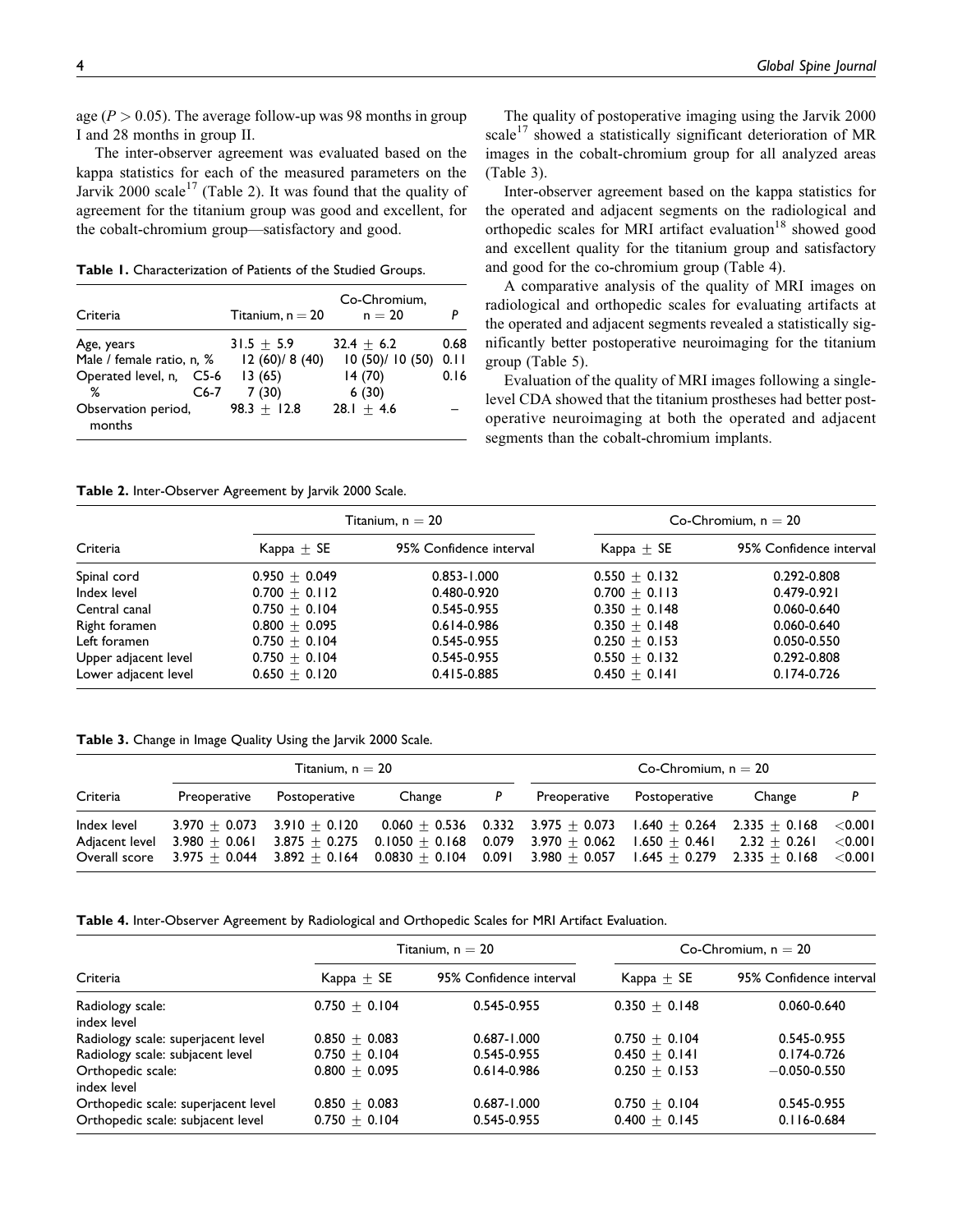Criteria Titanium,  $n = 20$ Co-Chromium,  $n = 20$  *P* Radiology scale: index level  $1.100 \pm 0.307$  3.350  $\pm$  0.489 <0.001 Radiology scale: superjacent level  $1.050 \pm 0.223$  3.850  $\pm$  0.366 <0.001 Radiology scale: subjacent level  $1.150 \pm 0.336$  3.700  $\pm$  0.470 <0.001 Orthopedic scale: index level  $1.100 \pm 0.307$  2.400  $\pm$  0.502 < 0.001 Orthopedic scale: superjacent level  $1.050 \pm 0.223$  3.850  $\pm$  0.366 <0.001 Orthopedic scale: subjacent level  $1.150 \pm 0.336$  2.700  $\pm$  0.470 <0.001

**Table 5.** Comparative Assessment of the Quality of Postoperative MRI Images.

### **Discussion**

It is not uncommon for patient to develop symptomatic adjacent segment pathology following CDA. Routine workup for these symptoms includes MR scanning of the operated and adjacent segments to determine the state of neural structures and adjacent segments.<sup>13</sup> It is well-known that the degree of MR image distortion and artifact directly depends on the implanted material: from severe (stainless steel) to moderate (cobalt-chromium-molybdenum alloys) to minimal (titanium).<sup>19</sup> However, the amount of material utilized for a CDA is small and might not have a significant effect on MR images. We undertook this study to determine the MR imaging characteristics of 2 CDA devices that are popular in Europe.

We found that the cobalt-chromium disc produces pronounced artifacts on postoperative MRIs, which complicates the evaluation of neural compression at both the operated and adjacent segments. On the other hand, the titanium prosthesis resulted in much better post-operative MR images.

There are advantages and disadvantages to both types of metals. Titanium has high strength and biocompatibility and osseointegration due to a low Young's modulus of elasticity.<sup>20</sup> At the same time, titanium products are characterized by increased wear at the contact surfaces, which requires additional alloying with aluminum or vanadium.<sup>4</sup> Cobalt-chromium metal alloy, usually containing up to 7% molybdenum, also possesses high biocompatibility but it has been associated with allergic reactions and an immune response.<sup>21</sup> At the same time, cobaltchromium-molybdenum alloy is more wear-resistant than titanium.22

All modern artificial cervical disc prostheses are safe and compatible with postoperative MRI evaluation.<sup>23</sup> A comparative analysis of the results of titanium and cobalt-chromium artificial CDA prostheses showed a significant deterioration in image quality and the presence of artifacts with the latter.<sup>24</sup> Thus, according to Sekhon et al. $^{14}$  the titanium Bryan disc prosthesis (Medtronic Sofamor Danek, Memphis, USA) and Prestige LP (Medtronic Sofamor Danek, USA) did not significantly affect postoperative imaging, while the cobaltchromium Prodisc-C (Synthes Spine, USA) and PCM (Cervitech, Rockaway, USA) significantly impaired the quality of MR images. On the other hand, not all titanium prostheses may have the same MRI characteristics. Sundseth et al.<sup>12</sup>, in a study of postoperative MRI following implantation of the titanium Discovery (Depuy Spine, USA) prosthesis reported that the presence of artifacts impeded the interpretation of foramina and made it impossible to assess the state of the spinal cord. Gerigk et al.<sup>25</sup> also found impaired visualization of the foramen after implantation of titanium cages. Similar data were obtained by Elliott et al.<sup>26</sup> in patients after ACDF with titanium cages. Therefore, not all titanium implants result in minimal MRI distortion.

Comparative analysis of clinical postoperative results is beyond the scope of the study aimed solely at assessing the MR characteristics of cobalt-chromium and titanium implants. At the same time, the study of clinical data after the installation of 2 constructively different IVD prostheses, in our previously published studies, did not reveal significant intergroup differences. We would like to emphasize that MRI compatibility is but one determining factor for which implant should be chosen. In fact, mechanical properties, ease of implantation, longevity, wear characteristics, sizing alternatives, heterotopic bone induction, speed of integration into the endplates, ease of explantation, stability, long-term utility and other factors may equal or even far supersede MRI compatibility as important determining factors.

#### *Limitations*

As with any study, there are a number of potential limitations with this study. First, we used only 2 different implants and they may not be representative of all titanium or cobaltchromium implants. However, our goal was to test 2 of the most popular devices used in Europe. Second, we used only 1.5 T magnet MRIs with standard T2-weighted images. It is possible that other sequences or protocols might have yielded very different results. For example, there are a number of techniques to reduce the severity of postoperative ferromagnetic artifacts. First, one can use an MRI with a smaller magnet. Antosh et al.<sup>27</sup>, demonstrated a reduction in artifacts following implantation of cobalt-chromium PCM (NuVasive, Inc., USA) and Prodisc-C (Synthes Spine, USA) prostheses by using a 0.2 T MRI. Similar data were obtained in the evaluation of adjacent segments after total arthroplasty of the lumbar spine using an MRI tomograph with a magnetic field strength of  $0.3$  T.<sup>28</sup> As one might suspect, a 3 T magnet MRI had worse artifact production following implants than  $1.5$  T magnets.<sup>29</sup> In addition, the direction of frequency encoding, slice thickness, throughput, and echo time also affect the severity of artifacts.<sup>30,31</sup> There is active research attempting to improve neuroimaging after implantation of spinal prostheses. The "slice encoding for metal artefact correction" (SEMAC) technique improves the quality of postoperative MRI neuroimaging by increasing the angle of inclination of the spin echo with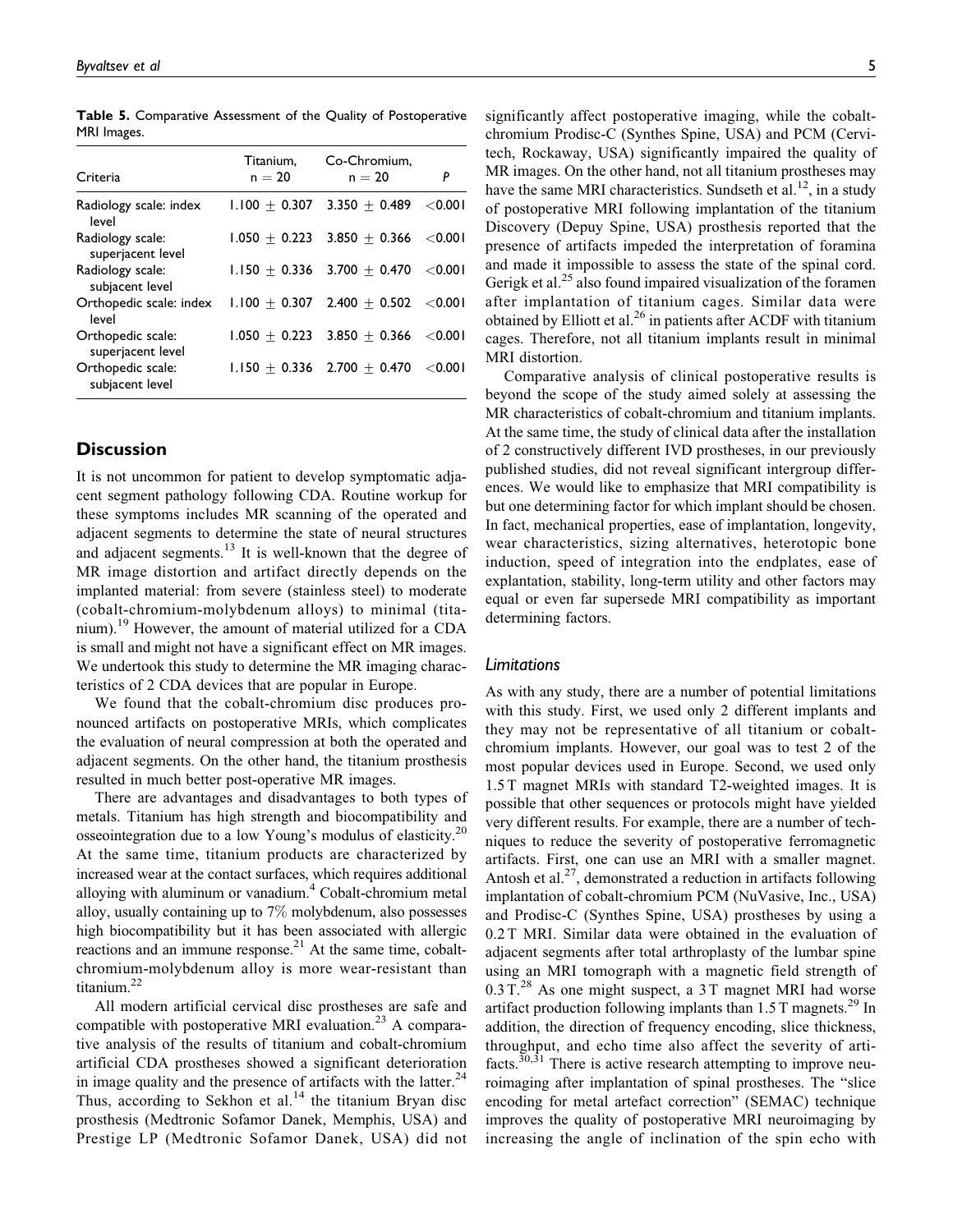additional z-phase encoding, although it lengthens the scan time.<sup>32</sup> The "iterative decomposition of water and fat with echo asymmetry and least-squares estimation" (IDEAL) technique is a technique that reduces metal artifacts following pedicle screws.<sup>33</sup> Therefore, it may be possible that with some of the above techniques, one can subtract out much, if not most, of the metal artifacts from post-operative MRIs. However, most surgeons do not routinely ask for these sequences or they are not usually offered in many radiology departments without a specific request. Therefore, we feel that our protocol represents a more clinically relevant scenario.

# *Strengths of the Study*

Our study also has several strengths. First, we had 20 patients in each of the 2 groups and all of the MRIs were read in a blinded fashion by 2 experts. Second, we restricted the level of surgical intervention to the C5-C6 and C6-C7 segments in order to keep the study as uniform as possible. The novelty of the study is that, to our knowledge, this is the first evaluation of 2 CDA devices that are popular in Europe. In addition, we used a combination of different methods for assessing MR imaging (the classification of Jarvik 2000, as well as radiological and orthopedic artifact evaluation scales) following CDA that have not been used before.

# **Conclusion**

Postoperative MR imaging to assess neural structures and adjacent segments depends not only on the type of instrumentation used, but also on its material composition. Cobalt-chromium devices adversely affect post-operative MRI evaluation, whereas titanium devices have a much less of an effect on MRI images.

# **Authors' Note**

Each author made significant individual contributions to this manuscript. VAB (0000-0003-4349-7101)\*, AAK (0000-0001-9039- 9147)\* and KDR (0000-0003-2083-9375)\* were the main contributors to the drafting of the manuscript. VAB and AAK performed the surgery and patient follow-up, and gathered clinical data. AAK and MAA  $(0000-0002-7676-1127)$ \* evaluated the data from the statistical analysis. VAB, AAK and MAA performed the literature search and review of the manuscript, and contributed to the intellectual concept of the study. \*ORCID (Open Researcher and Contributor ID).

# **Declaration of Conflicting Interests**

The author(s) declared no potential conflicts of interest with respect to the research, authorship, and/or publication of this article.

#### **Funding**

The author(s) received no financial support for the research, authorship, and/or publication of this article.

# **ORCID iD**

Vadim A. Byvaltsev **b** <https://orcid.org/0000-0003-4349-7101>

#### **References**

- 1. Byvaltsev VA, Stepanov IA, Riew DK. Mid-term to long-term outcomes after total cervical disk arthroplasty compared with anterior diskectomy and fusion: a systematic review and metaanalysis of randomized controlled trials. Clin Spine Surg. 2020; 33(5):192-200.
- 2. Rumalla K, Smith KA, Arnold PM. Cervical total disc replacement and anterior cervical discectomy and fusion: reoperation rates, complications, and hospital resource utilization in 72688 patients in the United States. Neurosurgery. 2018;82(4): 441-443.
- 3. Luo J, Wang H, Peng J, et al. Rate of adjacent segment degeneration of cervical disc arthroplasty versus fusion meta-analysis of randomized controlled trials. World Neurosurg. 2018;113: 225-231.
- 4. Pham MH, Mehta VA, Tuchman A, Hsieh PC. Material science in cervical total disc replacement. Biomed Res Int. 2015;2015: 719123.
- 5. Smith HE, Wimberley DW, Vaccaro AR. Cervical arthroplasty: material properties. Neurosurg Focus. 2004;17(3):E3.
- 6. Veruva SY, Steinbeck MJ, Toth J, Alexander DD, Kurtz SM. Which design and biomaterial factors affect clinical wear performance of total disc replacements? A systematic review. Clin Orthop Relat Res. 2014;472(12):3759-3769.
- 7. Xu JC, Goel C, Shriver MF, et al. Adverse events following cervical disc arthroplasty: a systematic review. Global Spine J. 2018;8(2):178-189.
- 8. Zhong ZM, Zhu SY, Zhuang JS, Wu Q, Chen JT. Reoperation after cervical disc arthroplasty versus anterior cervical discectomy and fusion: a meta-analysis. Clin Orthop Relat Res. 2017; 475(3):927.
- 9. Delamarter RB, Zigler J. Five-year reoperation rates, cervical total disc replacement versus fusion, results of a prospective randomized clinical trial. Spine. 2013;38(9):711-717.
- 10. Karki DB, Gurung G, Adhikary KP, Ghimire RK. Magnetic resonance imaging findings in degenerative disc disease of cervical spine in symptomatic patients. J Nepal Health Res Counc. 2015; 13(31):196-200.
- 11. Chiba Y, Murakami H, Sasaki M, et al. Quantification of metalinduced susceptibility artifacts associated with ultrahigh-field magnetic resonance imaging of spinal implants. JOR Spine. 2019;2(3):e1064.
- 12. Sundseth J, Jacobsen EA, Kolstad F, Nygaard OP, Zwart JA, Hol PK. Magnetic resonance imaging evaluation after implantation of a titanium cervical disc prosthesis: a comparison of 1.5 and 3 Tesla magnet strength. Eur Spine J. 2013;22(10): 2296-2302.
- 13. Ahmad FU, Sidani C, Fourzali R, Wang MY. Postoperative magnetic resonance imaging artifact with cobalt-chromium versus titanium spinal instrumentation: presented at the 2013 Joint Spine Section Meeting. J Neurosurg Spine. 2013;19(5):629-636. Clinical article.
- 14. Sekhon LH, Duggal N, Lynch JJ, et al. Magnetic resonance imaging clarity of the Bryan, Prodisc-C, Prestige LP, and PCM cervical arthroplasty devices. Spine. 2007;32(6):673-680.